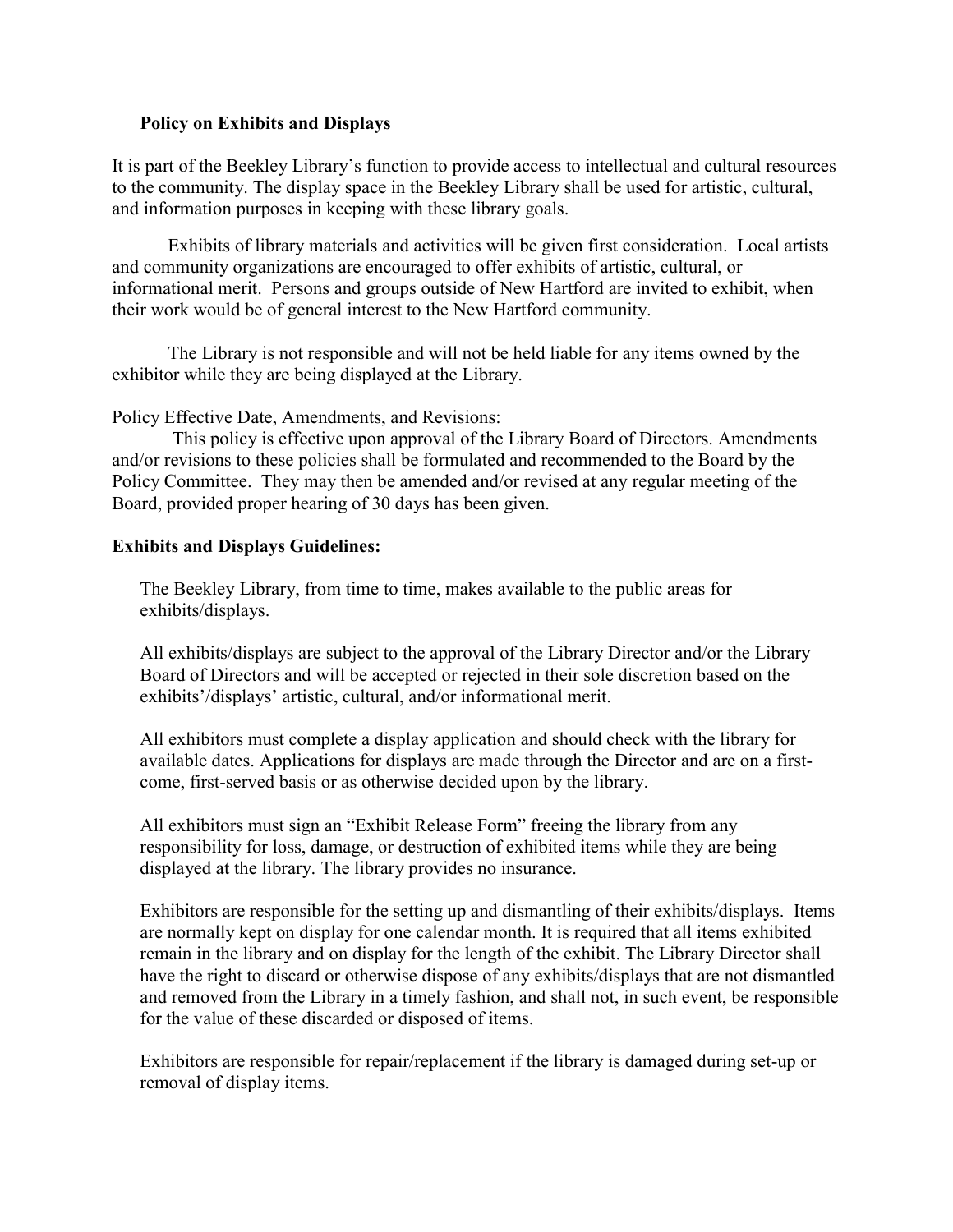Exhibits/displays will be available to the public during regular library hours.

Exhibitors are responsible for all publicity material relating to the exhibits/displays, which shall be submitted for approval by the library. Publicity written by library staff will be done in consultation with the exhibitor and based on the information provided.

The Library Director and the Library Board of Directors must approve any exceptions to these guidelines.

 $\sim$ Approved by the Library Board of Directors, May 26, 2021